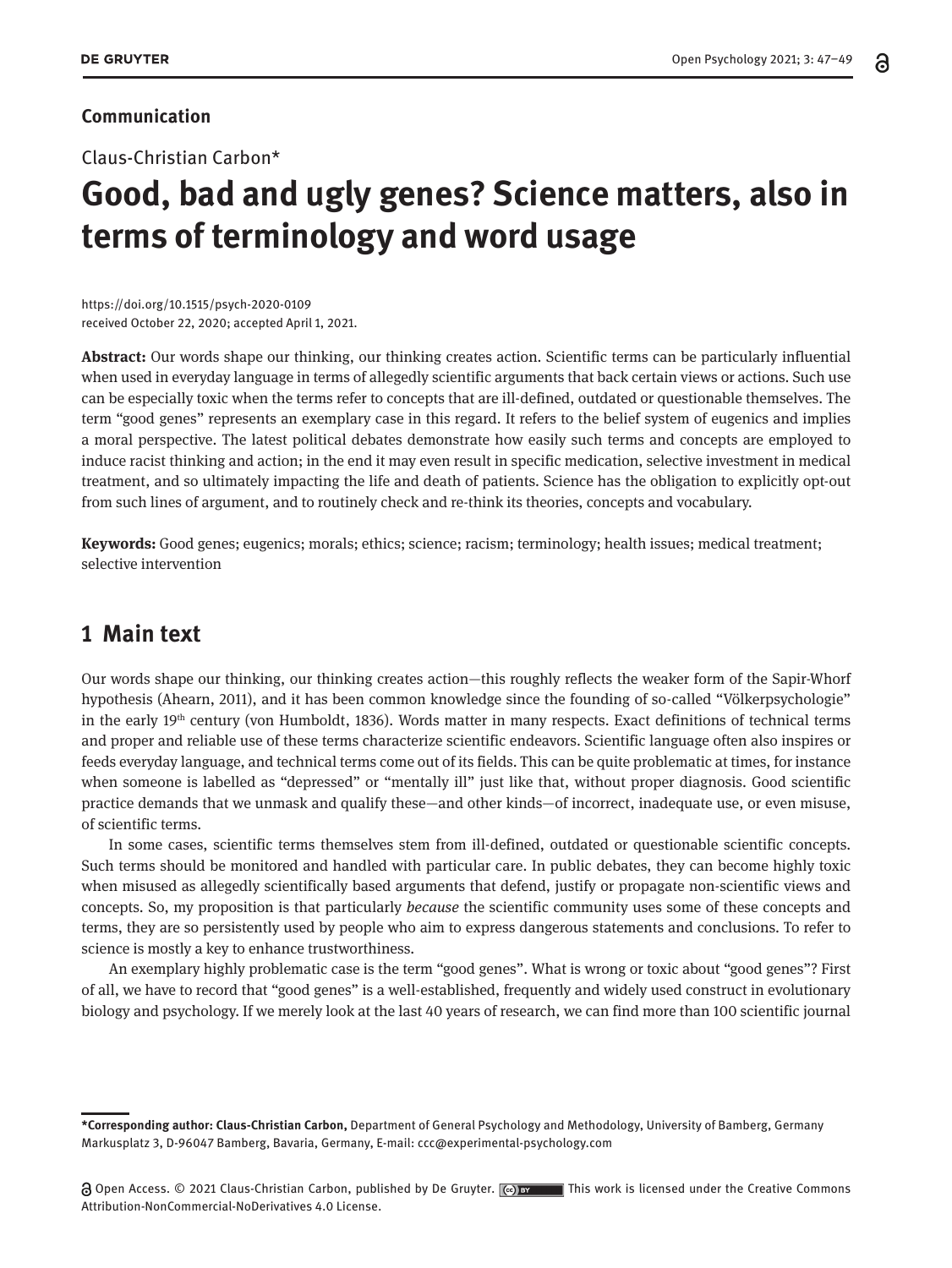articles listed in Web of Science that present the term in their title<sup>1</sup>. All these articles together were cited more than 6,700 times overall, which indicates a clear impact on the scientific community. The "good genes" hypothesis<sup>2</sup> (American Psychological Association, 2020), however, has a very unfavorable history, and at present, it appears dangerous. The term can clearly be traced back to the ideology of *eugenics*, a set of beliefs and practices aiming at the "improvement" of the genetic quality of certain sections of the population or even the human population as a whole. Eugenics was introduced and very explicitly propagated by top fin-de-siècle scientist Francis Galton (Galton, 1904)—a scientist of undoubtedly great achievements, but also of inhuman programmatic ideas. The latter aspect is hardly ever considered problematic but rather often gently overlooked. As we know, political programs and common policies of the 20<sup>th</sup> century in the UK and in the USA (Hansen & King, 2001), but also in Canada and many other Western countries (Bashford & Levine, 2010) strongly referred to eugenics, actively excluding people and entire groups that were classified as "inferior" while other groups were promoted to be "superior" (Spektorowski & Ireni-Saban, 2013). Eugenics was followed and practically implemented in a long list of states and cultures by promoting the reproduction of people with "good genes" and by advocating and even forcing the sterilization of people that were considered to be lacking this quality (Hansen & King, 2001). Sadly enough, influential and highly esteemed social scientists were essential proposers and developers of modern eugenics (Fisher, 1915; Pearson, 1909). Leading personalities from the field such as Ronald A. Fisher, the founder of modern statistical science (Hald, 2004), and Karl Pearson, major developer of mathematical statistics (Bronowski, 1978), encouraged the measurement of "good genes" via IQ tests and attractiveness scores (Fisher, 1915). Even if we refrain from eugenics today when talking of "good genes", the adjective "good" still implies a moral perspective. Using the term "good genes", we split the world in the "good ones" here, and the "bad ones" there.

From time to time, we have to check our language, our word usage. Concepts and terms are often part of the Zeitgeist; some of them show clear expiration dates. "Good genes" is one of the concepts that not only calls for re-phrasing but for true re-thinking. The ethical code of science should prevent moral codes, because linking central concepts of science to moral issues, whether implicitly or explicitly, is highly problematic, especially for societal debates which refer to such concepts. It is important to note that even the critical reflection on a term can comprise a perpetuation of the focused term, which is problematic for a number of reasons: For instance, frequent usage of a term (for whatever the reason) can trigger psychological effects such as false fame or mere exposure effects (Pohl, 2004), which can, in turn, lead to increased acceptance and felt commonplace of the iterated material (Belke, Leder, & Carbon, 2015).

In the  $20<sup>th</sup>$  century, the idea of "good genes" paved the way for extreme ideologists<sup>3</sup>, for the theoretical development and the practical running of extermination camps. Even the horrifying historic outcomes did not prevent the persistence and revival of this concept. Just as an example: Only recently, US President Donald Trump explicitly referred to the eugenic belief system (Haltiwanger, 2020) by praising states (e.g. Norway in the EU or Minnesota in the US) (Wallance, 2020) and persons (e.g. himself, but also the people of Minnesota who are mainly of European origin nowadays) (Wallance, 2020) with "good genes" which stand, in his eyes, in contrast to worthless "shithole countries" (not further specified) (Dawsey, 2018). By Trump's explicit praise of "good genes", he generated approximately 400,000 references to this term, documented by Google search, which is about 1/3 of all instances to be offered by Google when looking for "good genes" (effective 16 January 2021). Such toxic wording is not without consequences: it creates associations, it paves new avenues for possible and accepted thoughts (Raab, Auer, Ortlieb, & Carbon, 2013); it reinflames racist stereotypes (Harsanyi & Carbon, 2015). In the end, history tells us, such wording kills people, at

**<sup>1</sup>** In 19 out of the found 111 papers, the term is put in quotation marks and could thus be interpreted as "scare quote" there, indicating some sort of skepticism towards and distancing from the term on the authors' side. Some other articles use the term only in the title but do not refer to it again in the text which is notwithstanding problematic, too. There are also productive examples of papers where the term is not only used in quotation marks but where the authors also clarify that they only want to refer to this influential hypothesis without further propagating such terminology (e.g., Dhole, Stern, & Servedio, 2018). This shows that some researchers approach the theoretical construct more carefully than others do, but still the term is used.

**<sup>2</sup>** "A hypothesis of female mate selection arguing that certain features of male behavior and body structure reflect genetic variations that are correlated with positive survival attributes such as health and strength and that females choose males with such features, thereby enhancing their offspring's chances of survival".

**<sup>3</sup>** It should be noted that so-called Social Darwinism, as developed by Spencer (1884) and others at the Fin de siècle, operated with very similar concepts already, however without reference to the genes—the explicit notion of genes as the basic units of heredity was not available until a bit later. The particular problem about the term "good genes" is that it makes believe that there would be "good" (better, best) genes with a positive value in an absolute sense; additionally, the scientifically deeply grounded term makes believe that science is backing up this assessment of moral quality.